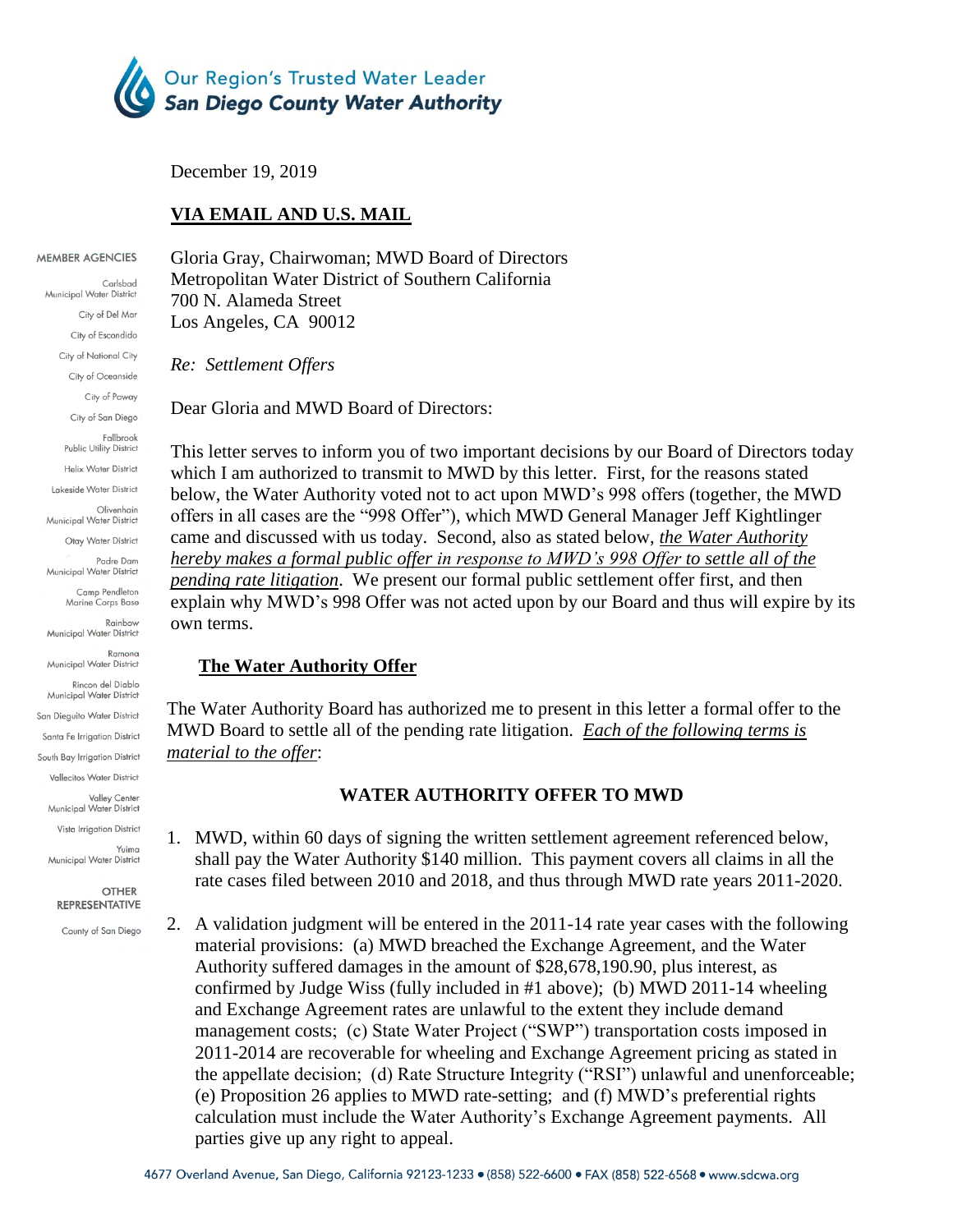- 3. The Water Authority to dismiss cases for rate years 2015 through 2020 without prejudice. Water Authority covenants not to sue MWD for all 2015-2020 MWD rates so that MWD is insured those rates are immunized from challenge. The Water Authority also agrees that - so long as MWD's rate structure is unchanged for 2021 and 2022 rate years, and there are no material changes to the methodology for the allocation of MWD's costs – it will not sue on rates for those years. Years beyond 2022 are not subject to agreement by either side. MWD and the Water Authority also covenant not to sue the other or the other's agents for anything related to the previously filed litigation.
- 4. MWD agrees it will not seek to collect demand management costs for Exchange Agreement deliveries for 2018-2019 rate years under the Water Stewardship Rate or any other collection mechanism.
- 5. The Exchange Agreement shall be amended to change the price term at Section 5.2 as stated in this paragraph and paragraph 6. The price shall be \$450 per acre-foot commencing with January 1, 2020 (the "Fixed Price"). On January 1, 2020, the \$450 per acre-foot price shall be increased by an amount equal to the escalation of the Construction Cost Index (20 Cities) as published in Engineering News Record for the preceding year. On January 1 of every subsequent year, the Fixed Price shall be increased by an amount equal to the escalation of the Construction Cost Index (20 Cities) as published in Engineering News Record for the preceding year. No Water Stewardship Rate, demand management costs, or conveyance costs incurred by Metropolitan for improvement or repair of the Colorado River Aqueduct, local distribution system, or State Water Project will be added to the Fixed Price.
- 6. As of 2019, the price under the Exchange Agreement is \$453 AF, which consists of a \$326 System Access Rate and a \$127 AF System Power Rate (the "2019 Price Components"). The Water Authority shall be protected against any changes in the recovery of costs that are currently included in either of the 2019 Price Components as follows: Should at any point in time during the term of the Exchange Agreement MWD in any manner move any of the costs in either of the 2019 Price Components to any other cost recovery mechanism (such as a fixed charges, or property taxes), the Water Authority's Fixed Price shall be reduced commensurately. For example, the System Access Rate is currently about 72% of the overall 2019 Price Components. Should MWD move 50% of cost recovery of the System Access Rate to another form of cost recovery, the Fixed Price would receive a credit of about 36% (half of the 72% portion of the overall 2019 Price Components). Also, if there is a material reduction or elimination of costs that are currently in the 2019 Price Components, the Water Authority will similarly receive a commensurate reduction in the Fixed Price.
- 7. Metropolitan will work with SDCWA staff to schedule delivery of exchange water on a more flexible basis than current deliveries within a calendar year at no cost to SDCWA. The Exchange Agreement shall be amended to address the delivery flexibility within the calendar year.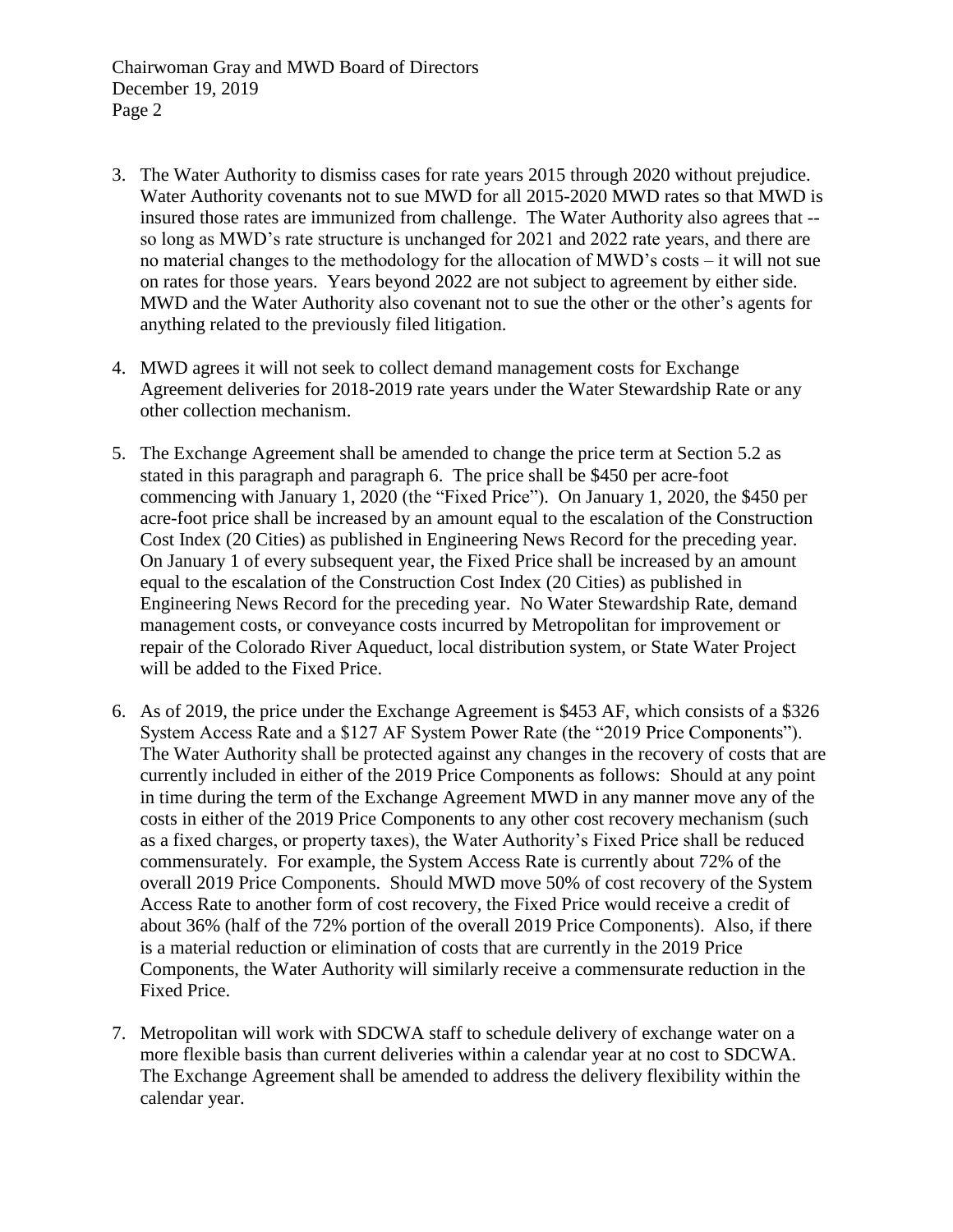- 8. Both MWD and the Water Authority bear their own fees and costs of all the rate litigation.
- 9. MWD agrees that all MWD Board members and the agencies they represent have a right to see applicable MWD rate models at least 60 business days before any public hearing on the rates and 90 days prior to any MWD Board vote on MWD rates or rate structure.
- 10. The parties will draft and execute a formal written settlement agreement with the above material terms, and other standard mutually acceptable terms, within 60 days of acceptance of this offer. The above dismissals and judgment will be entered promptly after execution of the final settlement agreement.
- 11. This offer must be accepted by the MWD Board of Directors with no additional conditions, and such acceptance transmitted in writing to the Water Authority no later than close of business on January 31, 2020.

The Water Authority believes that the offer it has presented above is fair for a number of reasons.

First, the \$140 million in consideration for settlement is just a small percentage of the overall amounts at risk for MWD in the litigation for these years. Attached is a Fact Sheet that explains the amounts in dispute in the rate cases, and the basis of the Water Authority's claims for recovery. The Water Authority is willing to agree to settle the pending claims now, in the hope that resolving them will lead to working together with the MWD Board of Directors as described below. However, if the Water Authority is forced to continue to litigate the rate cases it will seek the full amount in dispute in the litigation.

Second, the Water Authority's offer would achieve finality of the pending litigation. Every rate case between the parties would be concluded, and MWD would have assurance that its 2021-22 rates under the current rate structure are insulated from any challenge by the Water Authority. Further, by having a set Exchange Agreement price going forward, the parties would have certainty on this key element. The protections we added above are an important addition to what MWD offered. With those protections, we would accept the escalator index MWD proposed.

Third, the Water Authority's offer would assure transparency in MWD's rate-setting process by making MWD's rate model available to member agencies. The rate model is not something that MWD should hide from its member agencies, whose representatives all have to vote on MWD's rates and who represent the public interest. We are willing to work with MWD and the other MWD member agencies in the documentation of the settlement to have a protocol that MWD's member agencies can support.

Fourth, the Water Authority's offer would establish a framework for ensuring that MWD's future rates comply with applicable California law, including Proposition 26. The Court of Appeal has applied Proposition 26 to MWD's rate-setting, and dragging out the litigation to keep fighting about this issue – which has already been decided – is not productive or in anyone's interest. The Water Authority does not dispute that the MWD Board has discretion to set rates and charges, provided that is done in compliance with applicable legal standards.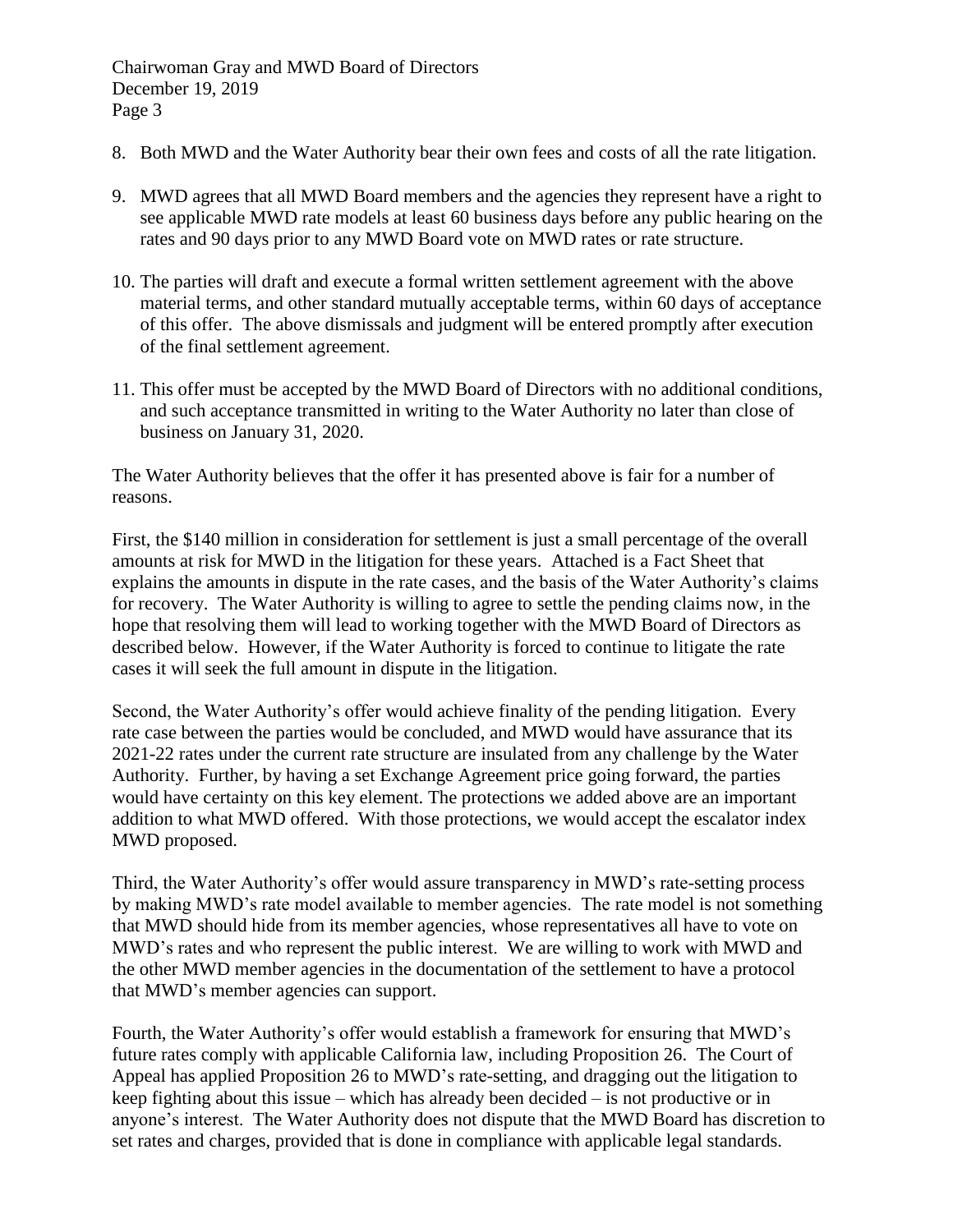Finally, the mutual covenants described above will provide both parties the necessary finality, while negating the need for releases, which are problematic as noted in the 998 section below. The Water Authority's proposed settlement would let the parties move forward and work cooperatively as the MWD Board undertakes an important update of its Integrated Resources Plan, budget and rates looking ahead to 2022. Our Board of Directors believes that this offer is reasonable, and we hope that MWD accepts it.

The offer is being presented publicly because the Water Authority is no longer comfortable negotiating with MWD in confidential meetings. The confidentiality agreement, which covered those meetings, is terminated, as we will not be having further meetings under it. Of course, the Water Authority will continue to honor the terms of that agreement as to past meetings.

# **MWD's 998 Offer**<sup>1</sup>

The Water Authority Board of Directors has decided not to act on MWD's 998 Offer, which thus will expire on its own terms. The main reasons for this decision are as follows:

# 1. *The 998 Offer Provides No Certain Benefits, And Creates Many Risks*

The main supposed benefit in the 998 Offer is that MWD will provide the Water Authority a rate certain starting at \$450 AF, and going up annually with an escalator from the Engineering News Record. MWD claims that this has billions of dollars in value to the Water Authority. Such claims, however, are highly speculative and exceedingly risky because: (a) Once our Exchange Agreement price is de-linked from the transportation charges MWD imposes on its volumetric rates to all its members, the 998 Offer provides no protection against MWD moving cost recovery for transportation expenses onto fixed charges or taxes. Indeed, MWD has been seeking to move cost recovery to fixed charges for some time. To date a majority of the MWD Board has generally opposed such changes. However, de-linking our Exchange Agreement would allow such fixed charges to benefit other member agencies at our expense (as we would be paying both the set Exchange Agreement price and also fixed charge, with no reduction in price on the Exchange Agreement, though other MWD members would have their transportation rates reduced while also paying fixed charges). Such a risk is unacceptable to the Water Authority, and MWD put nothing in the 998 Offer to address this known concern. (We have added such protections to the offer above.) Also, (a) no cap or control of any kind was listed on WaterFix costs that MWD retained the right to charge; and (b) the price offered was not linked to cost of service in any way, and if WaterFix does not occur SWP costs may drop significantly in coming decades as current SWP obligations are paid off, yet there is no reduction to account for the fact that MWD would no longer be incurring these costs, even though other member agencies would see their transportation rates reduced. (We also added protections for this kind of circumstance.)

 $\overline{a}$ <sup>1</sup> Legal information in this letter provided by counsel.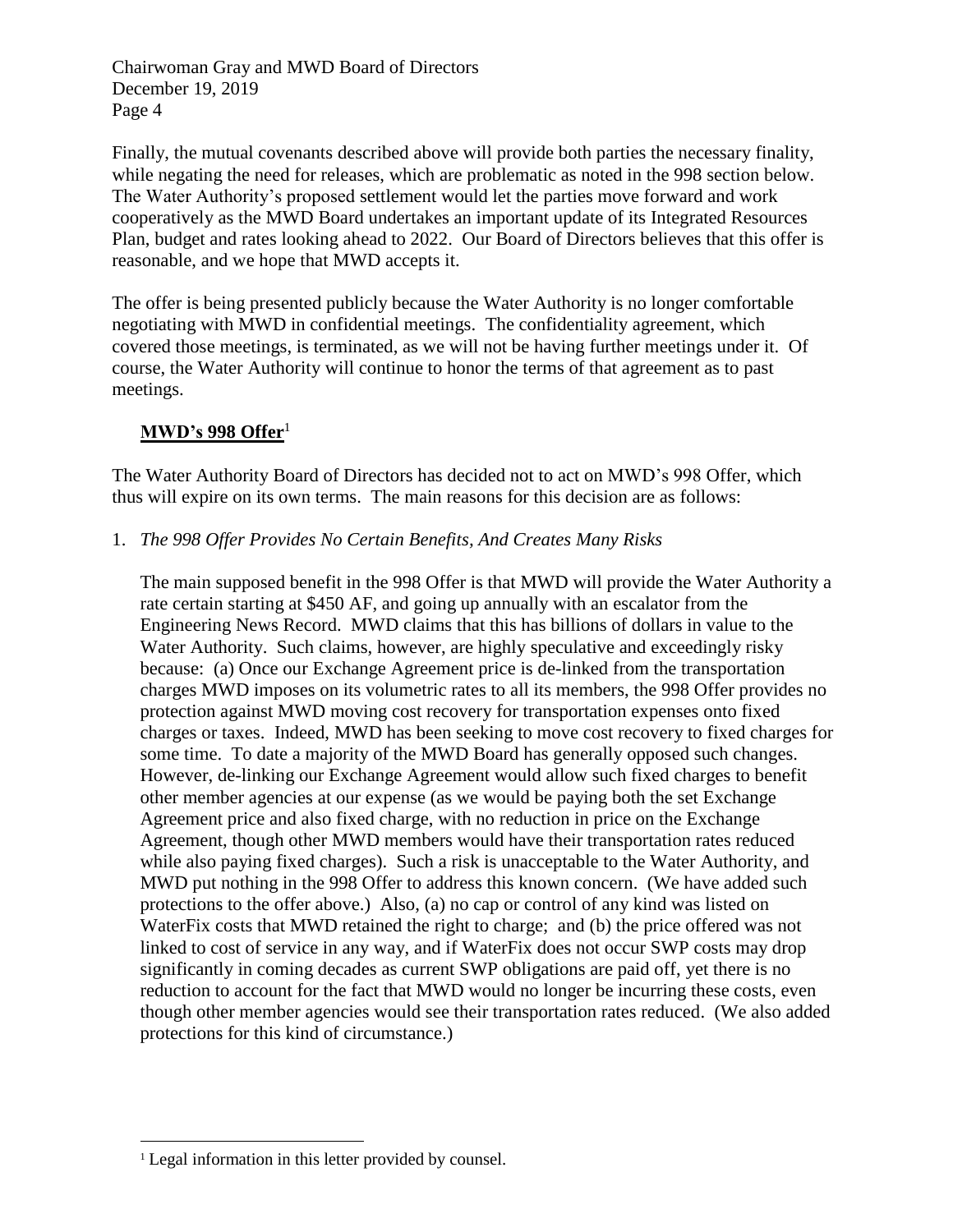2. *The 998 Offer Demands Full General Releases, Civil Code Section 1542 Waivers, and Dismissals With Prejudice*

The 998 Offer demands that the Water Authority give MWD a full and complete release, with waiver of Civil Code section 1542's protection against giving up unknown claims, as well as with prejudice dismissals. These are terms we cannot accept for a number of reasons. First, our agency has many dealings with MWD, including hosts of contracts, billings, commitments, etc. MWD did not limit this release to matters at issue in the lawsuits, but instead demanded in the 998 Offer full and complete releases of everything between the agencies. That cannot be done. Further, MWD demanded that "SDCWA shall also execute a Civil Code Section 1542 waiver . . . ." This would mean we would give up even all our unknown claims against MWD. It would be irresponsible for the Water Authority, or any other public agency, to sign such broad releases and waivers with an entity with whom they have regular dealings. Finally, the Water Authority has no way of knowing what rates and charges MWD may impose in the future. If there were "with prejudice" dismissals, presumably MWD would argue that there were issues in the dismissed litigation about issues such as proportionality or Proposition 26 or the rate model, and then claim that these issues could not be raised in the future. That also is not acceptable.

# 3. *The 998 Offer Is Not Legally Valid*

The 998 Offer is not a legally valid Code of Civil Procedure section 998 offer because of the general release and 1542 waivers demanded, and because of the demand for a speculative Exchange Agreement amendment. Under section 998, a court must be able to determine whether the prevailing party obtained a more favorable recovery at trial. *Valentino v. Elliot Sav-On Gas, Inc.,* 201 Cal. App. 3d 692, 697-98 (1988). An offer with nonmonetary terms must still "be sufficiently specific to allow the recipient to evaluate the worth of the offer and make a reasoned decision whether to accept." *Fassberg Constr. Co. v. Hous. Auth. of City of L.A*., 152 Cal. App. 4th 720, 764 (2007), as modified on denial of reh'g (June 21, 2007). *An offer containing a full general release with full 1542 waivers, as MWD demanded here, cannot meet this standard*. *Ignacio v. Caracciolo*, 2 Cal. App. 5th 81, 89 (2016). *See also Chen v. Interinsurance Exch. of the Auto. Club*, 164 Cal. App. 4th 117, 122 n.5 (2008). Similarly, an offer of possible future benefits based on contract amendments whose supposed benefits are predicated on decades of unknown events is purely speculative and uncertain.

### 4. *The 998 Offer Demands That the Water Authority Can Never See MWD's Rate Model*

The 998 Offer makes demand that the Water Authority never seek to see MWD's rate model showing how MWD allocates its costs and sets rates. We believe this is an issue of basic public transparency, and that all MWD Board members and the agencies they represent have a right to see the rate model so they can understand MWD's water rates and charges.

Therefore, the Water Authority Board of Directors voted not to act upon MWD's 998 Offer.

In conclusion, we are very pleased that both agencies have made public offers to resolve the parties' ongoing litigation. This allows all stakeholders and the general public to see what is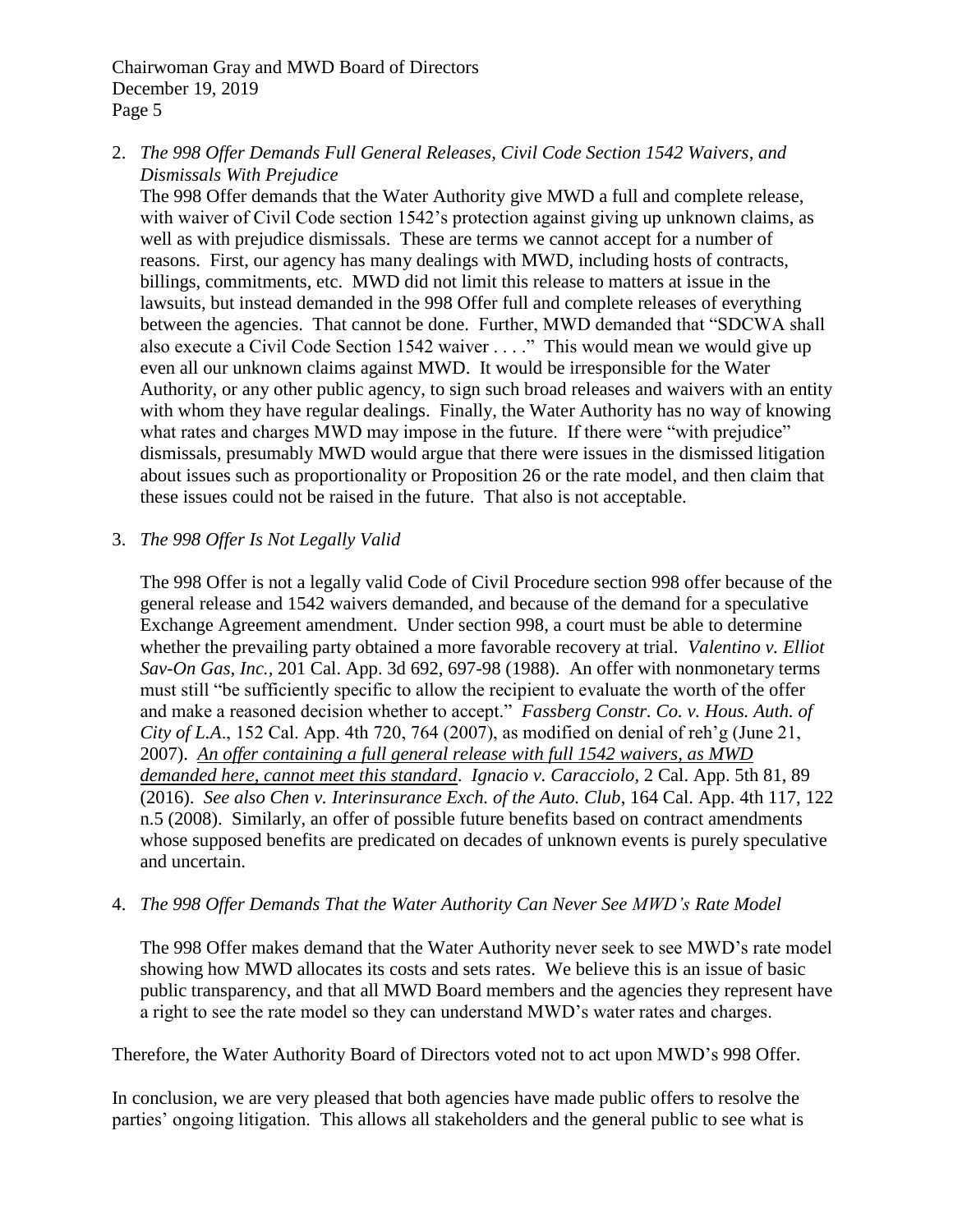being offered and discussed by both sides. We hope that MWD accepts our offer, and we are available to answer any questions MWD may have in the interim. Thank you.

Sincerely,

Dei Whedeffer.

Jim Madaffer Chair of the Board

cc: (via email):

Water Authority Board of Directors Sandy Kerl, Water Authority General Manager Mark Hattam, Water Authority General Counsel Jeff Kightlinger, MWD General Manager Marcia Scully, MWD General Counsel